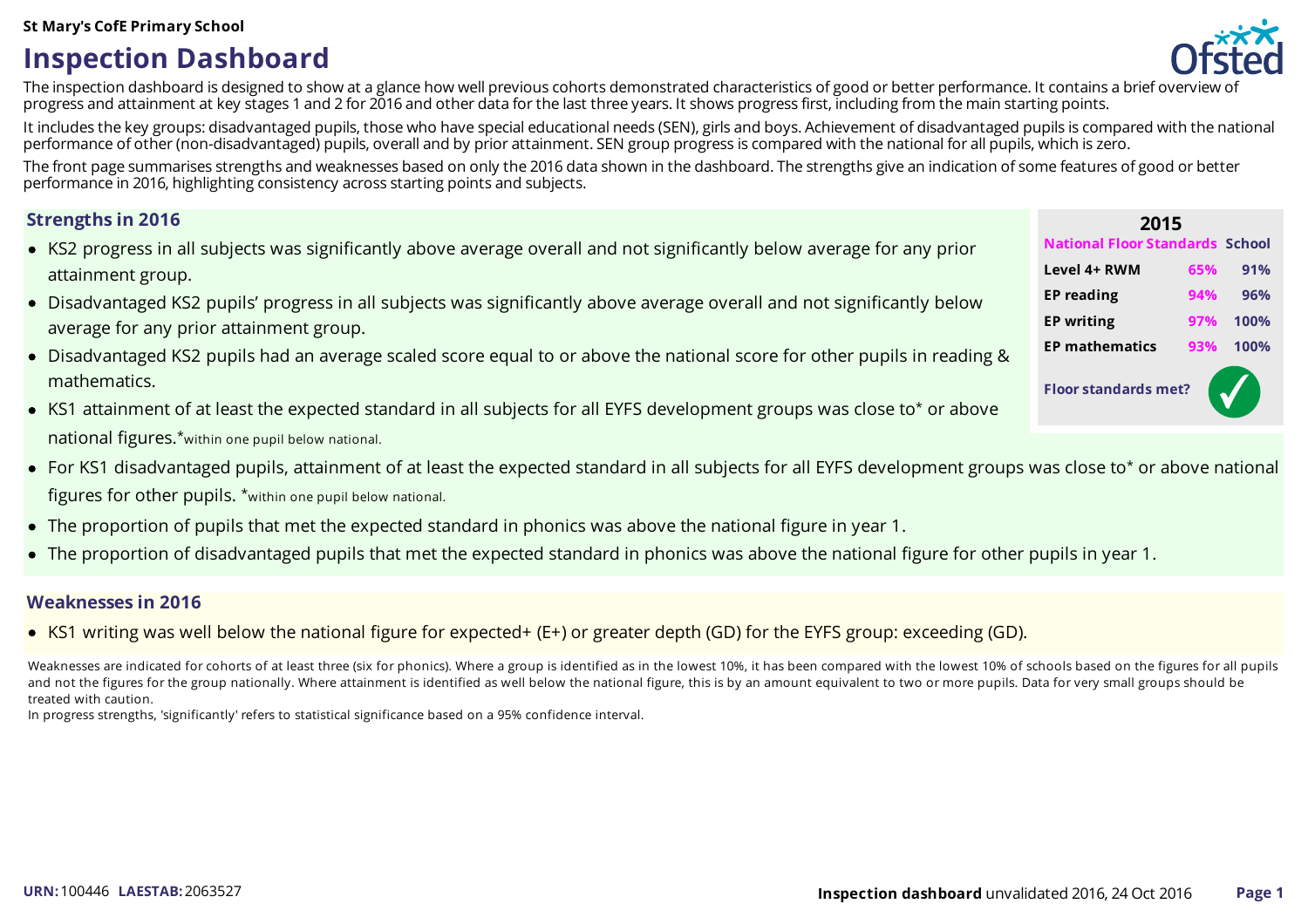# **St Mary's CofE Primary School Reading**

Progress and attainment are shown for all pupils, disadvantaged and other pupils. In each group, data is shown overall and for pupils with low, middle and high prior attainment, where prior attainment is overall for progress and in reading for attainment. Note that attainment tables in RAISEonline show groups based on prior attainment overall. National progress scores for all pupils are zero; other national figures are shown by horizontal bars. For progress, statistically significant differences from national are shaded. For attainment, the difference from national is shown as the number (no) of pupils it represents and is shaded for prior attainment groups. Coverage is shown for each group overall.



#### Attainment School National





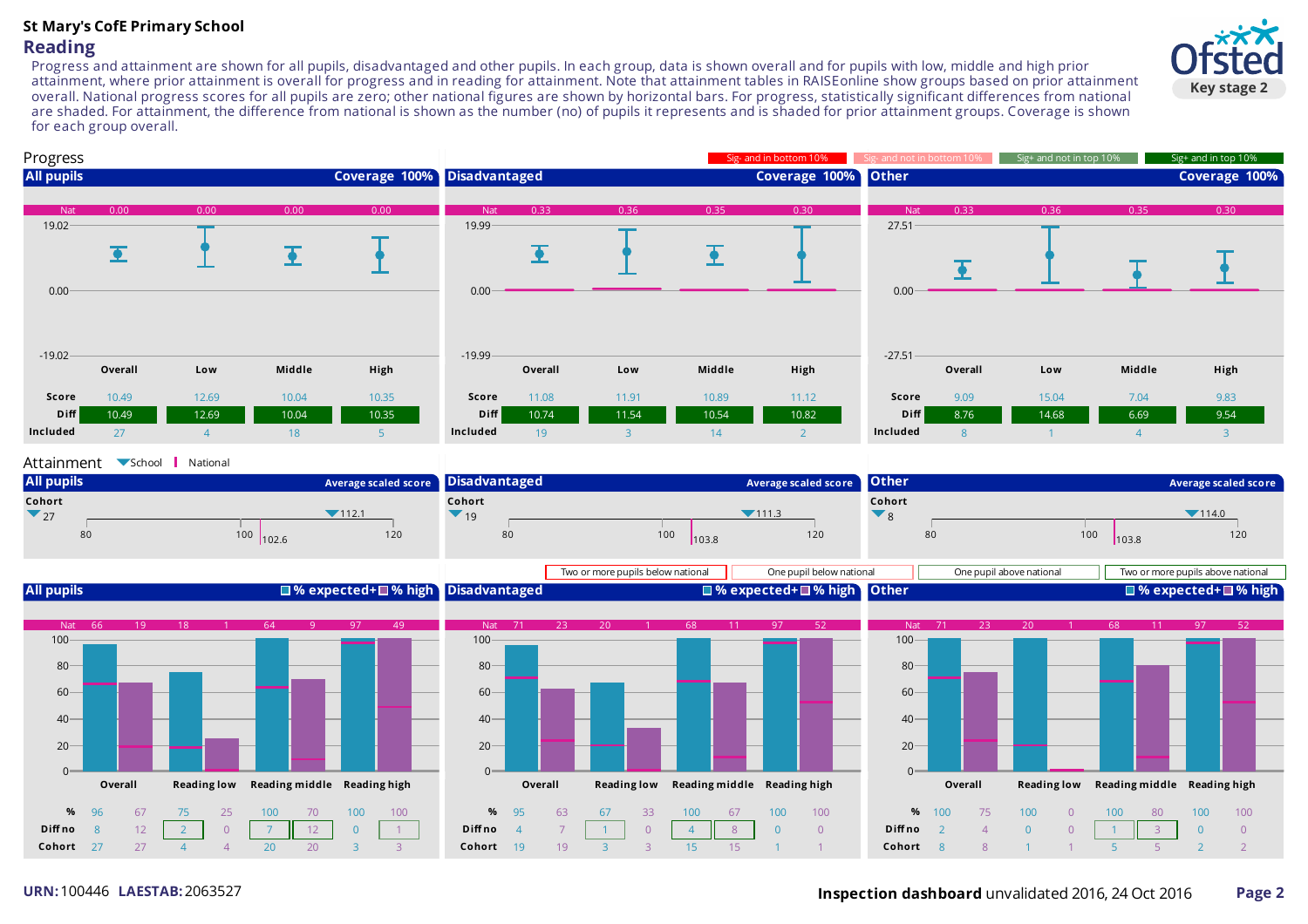# **St Mary's CofE Primary School Writing**

Progress and attainment are shown for all pupils, disadvantaged and other pupils. In each group, data is shown overall and for pupils with low, middle and high prior attainment, where prior attainment is overall for progress and in writing for attainment. Note that attainment tables in RAISEonline show groups based on prior attainment overall. National progress scores for all pupils are zero; other national figures are shown by horizontal bars. For progress, statistically significant differences from national are shaded. For attainment, the difference from national is shown as the number (no) of pupils it represents and is shaded for prior attainment groups. Coverage is shown for each group overall.





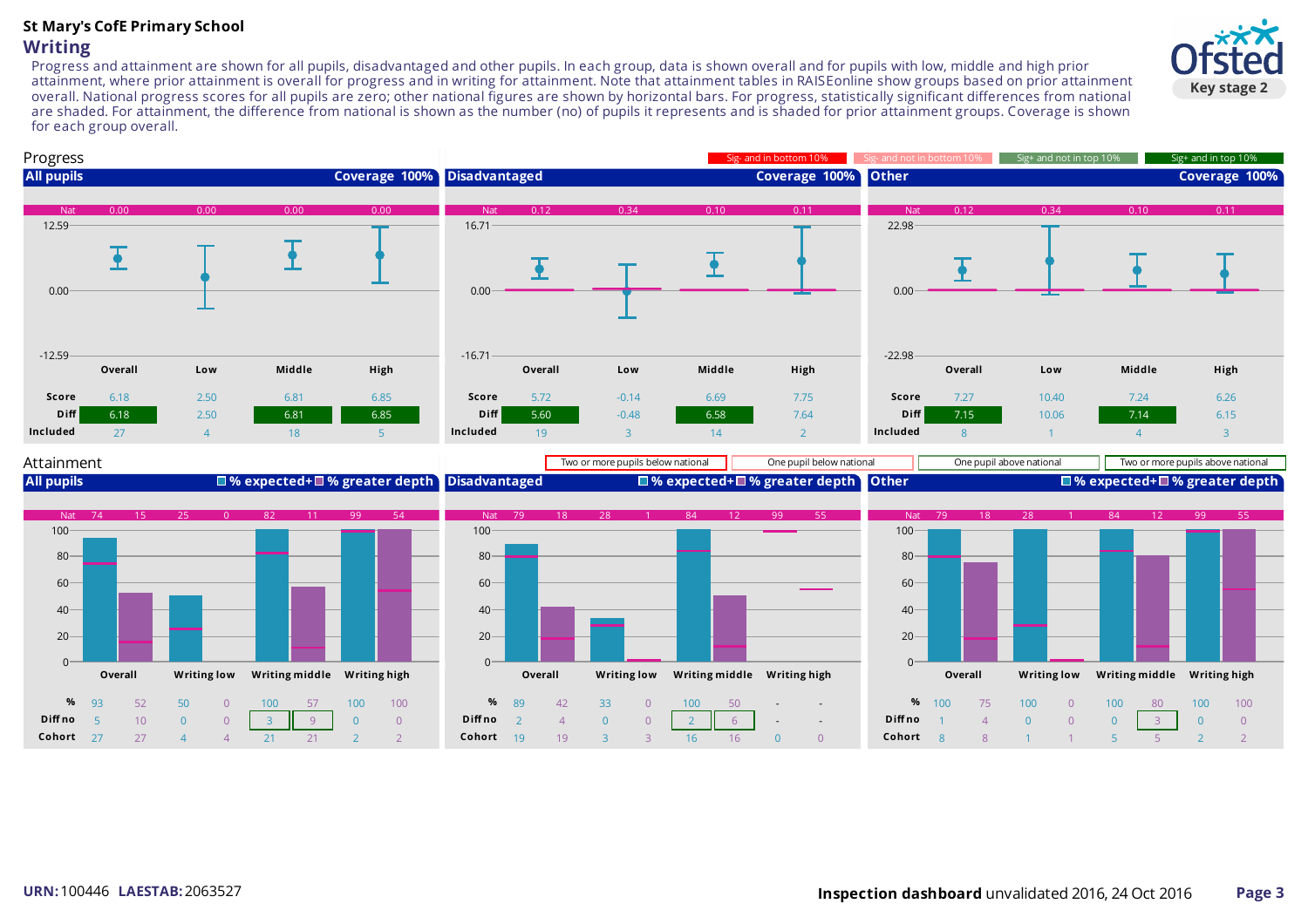## **St Mary's CofE Primary School Mathematics**

Progress and attainment are shown for all pupils, disadvantaged and other pupils. In each group, data is shown overall and for pupils with low, middle and high prior attainment, where prior attainment is overall for progress and in mathematics for attainment. Note that attainment tables in RAISEonline show groups based on prior attainment overall. National progress scores for all pupils are zero; other national figures are shown by horizontal bars. For progress, statistically significant differences from national are shaded. For attainment, the difference from national is shown as the number (no) of pupils it represents and is shaded for prior attainment groups. Coverage is shown for each group overall.



#### **All pupils Disadvantaged Other** 80 100 120 80 100 120 80 100 120  $7110.1$  $103.0$ **Average scaled score Cohort**  $\blacktriangledown$  27  $7108.8$ 104.1 **Average scaled score Cohort**  $\blacktriangledown$  19  $7113.1$  $104.1$ **Average scaled score Cohort**  $\blacktriangledown_8$



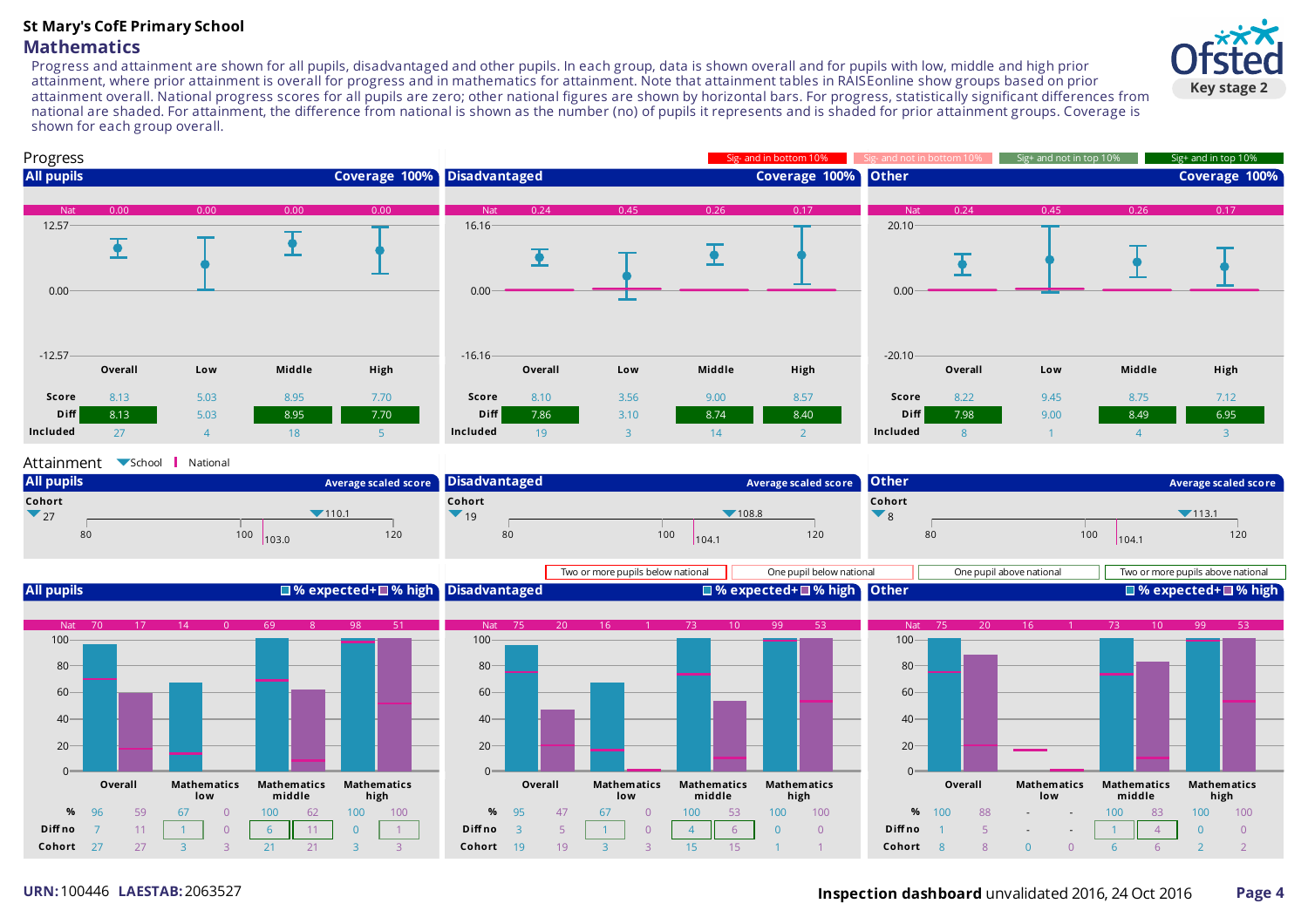# **St Mary's CofE Primary School Girls and boys**

Progress and attainment in reading, writing and mathematics are shown for girls and boys. In each group, data is shown overall and for pupils with low, middle and high prior attainment, where prior attainment is overall for progress and by subject for attainment. Note that attainment tables in RAISEonline show groups based on prior attainment overall. National progress scores for all pupils are zero; other national figures are shown by horizontal bars. For progress, statistically significant differences from national are shaded. For attainment, the table shows the percentage attaining at least the expected standard and the bars split this into % expected and % high. The difference from national is shown as the number (no) of pupils it represents and is shaded for prior attainment groups. Coverage is shown for each group overall.



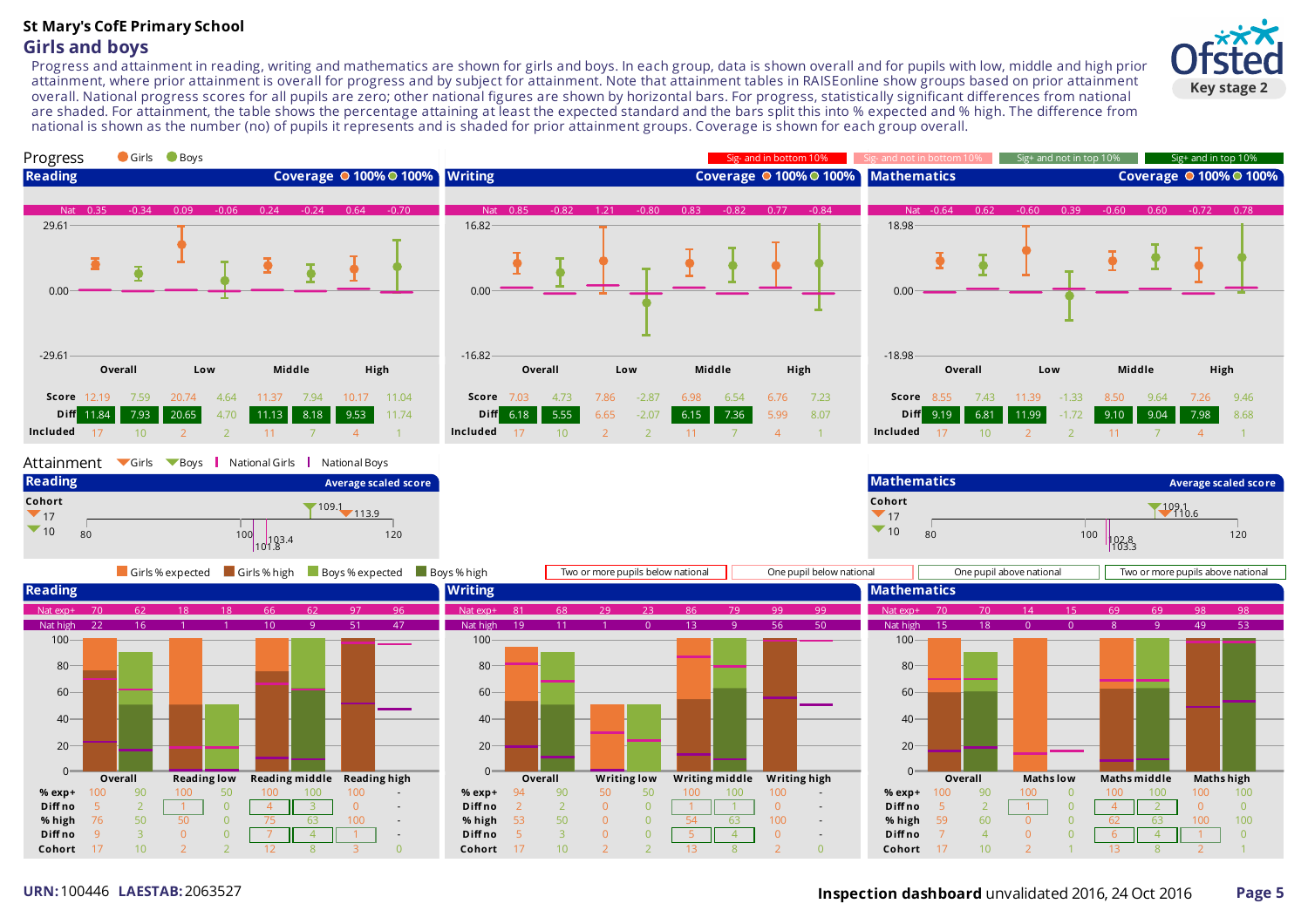### **St Mary's CofE Primary School SEN groups**

Progress and attainment in reading, writing and mathematics are shown for SEN groups. In each group, data is shown overall and for pupils with low, middle and high prior attainment, where prior attainment is overall for progress and by subject for attainment. Note that attainment tables in RAISEonline show groups based on prior attainment overall. National progress scores for all pupils are zero; national figures for the no SEN group are shown by horizontal bars. For progress, statistically significant differences from national are shaded. For attainment, the table shows the percentage attaining at least the expected standard and the bars split this into % expected and % high. The difference from national is shown as the number (no) of pupils it represents. Coverage is shown for each group overall.





#### Attainment SEN with EHC/statement SEN support No SEN No SEN National



80 100 120 80 100 120  $\blacktriangledown$  80.0 1<sub>09.9</sub> 104.1 **Average scaled score Cohort**  $\blacktriangledown_1$  $\blacktriangledown$  7  $\blacktriangledown$ <sub>19</sub>

SEN with EHC/statement %expected SEN with EHC/statement % high SEN support %expected SEN support % high No SEN %expected No SEN % high

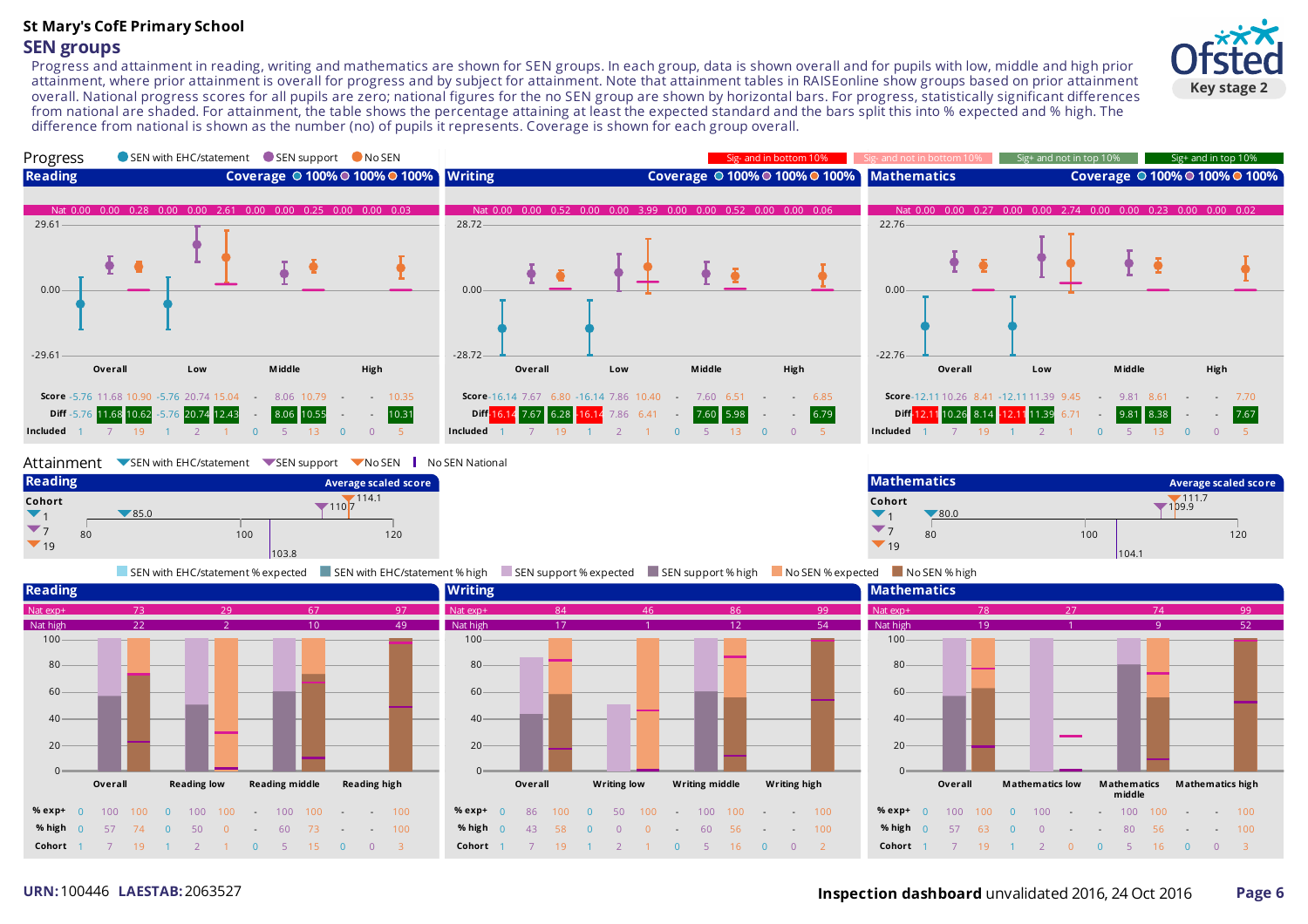### **St Mary's CofE Primary School Other subjects**

Attainment for each group is shown in English grammar, punctuation and spelling, and in science. Spelling shows the average mark out of a maximum of 20.





#### Spelling





#### Science

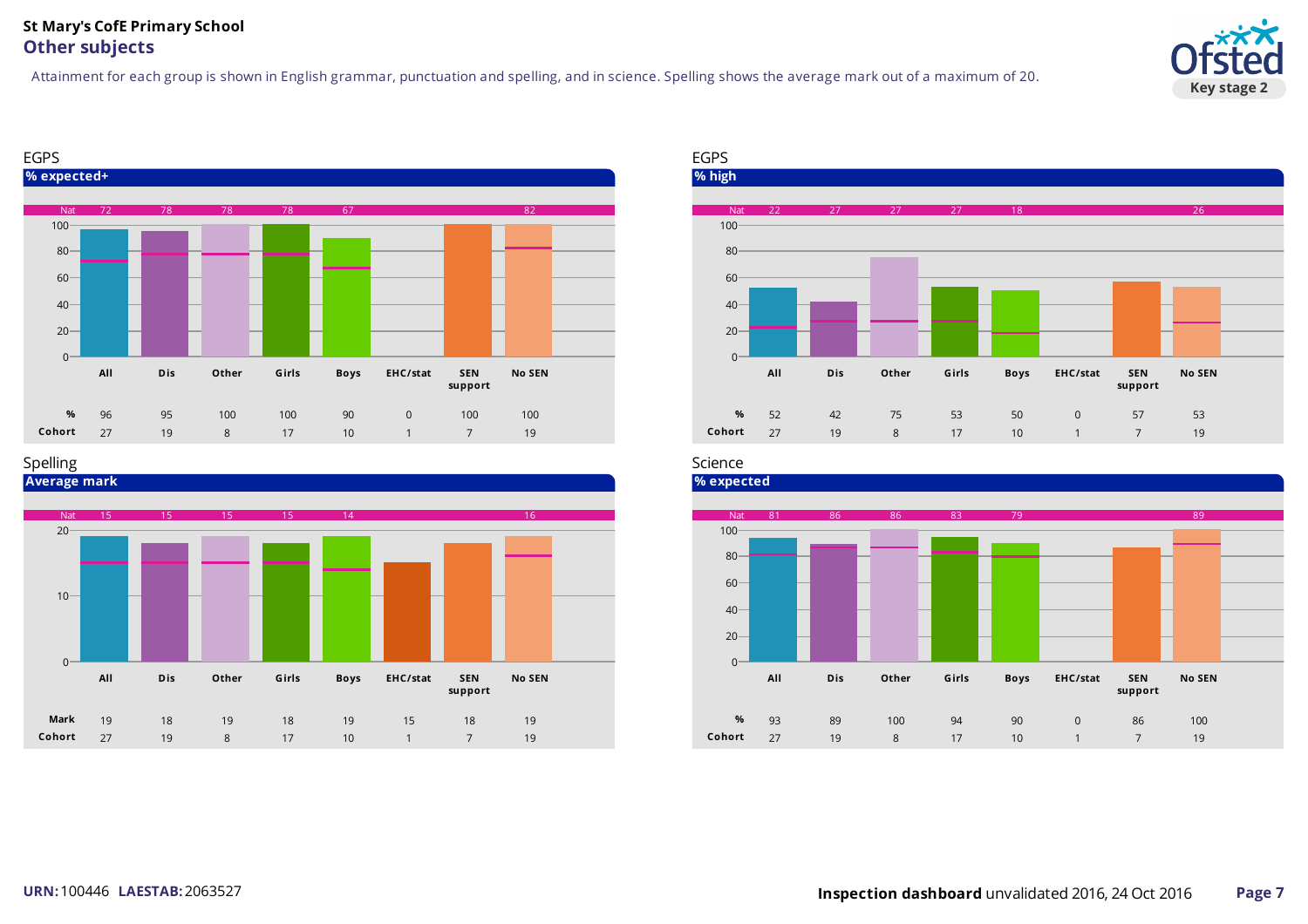## **St Mary's CofE Primary School Reading**

Attainment is shown for all pupils, disadvantaged and other pupils, girls and boys. In each group, data is shown overall and for pupils with emerging, expected and exceeding development in the reading early learning goal. National values are shown by horizontal bars. The difference from national is shown as the number (no) of pupils it represents and is shaded for the early learning goal development groups.





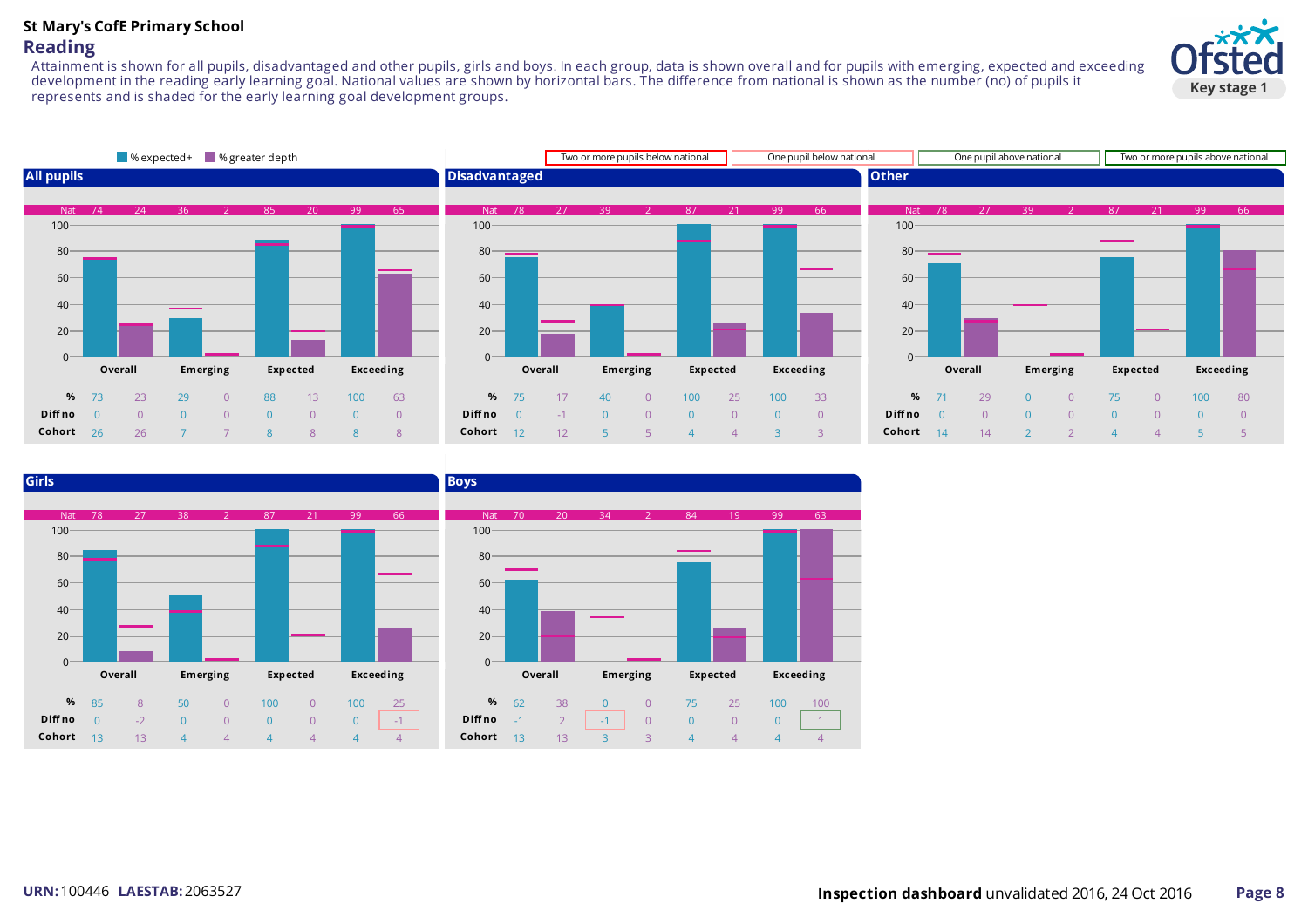#### **St Mary's CofE Primary School Writing**

Attainment is shown for all pupils, disadvantaged and other pupils, girls and boys. In each group, data is shown overall and for pupils with emerging, expected and exceeding development in the writing early learning goal. National values are shown by horizontal bars. The difference from national is shown as the number (no) of pupils it represents and is shaded for the early learning goal development groups.





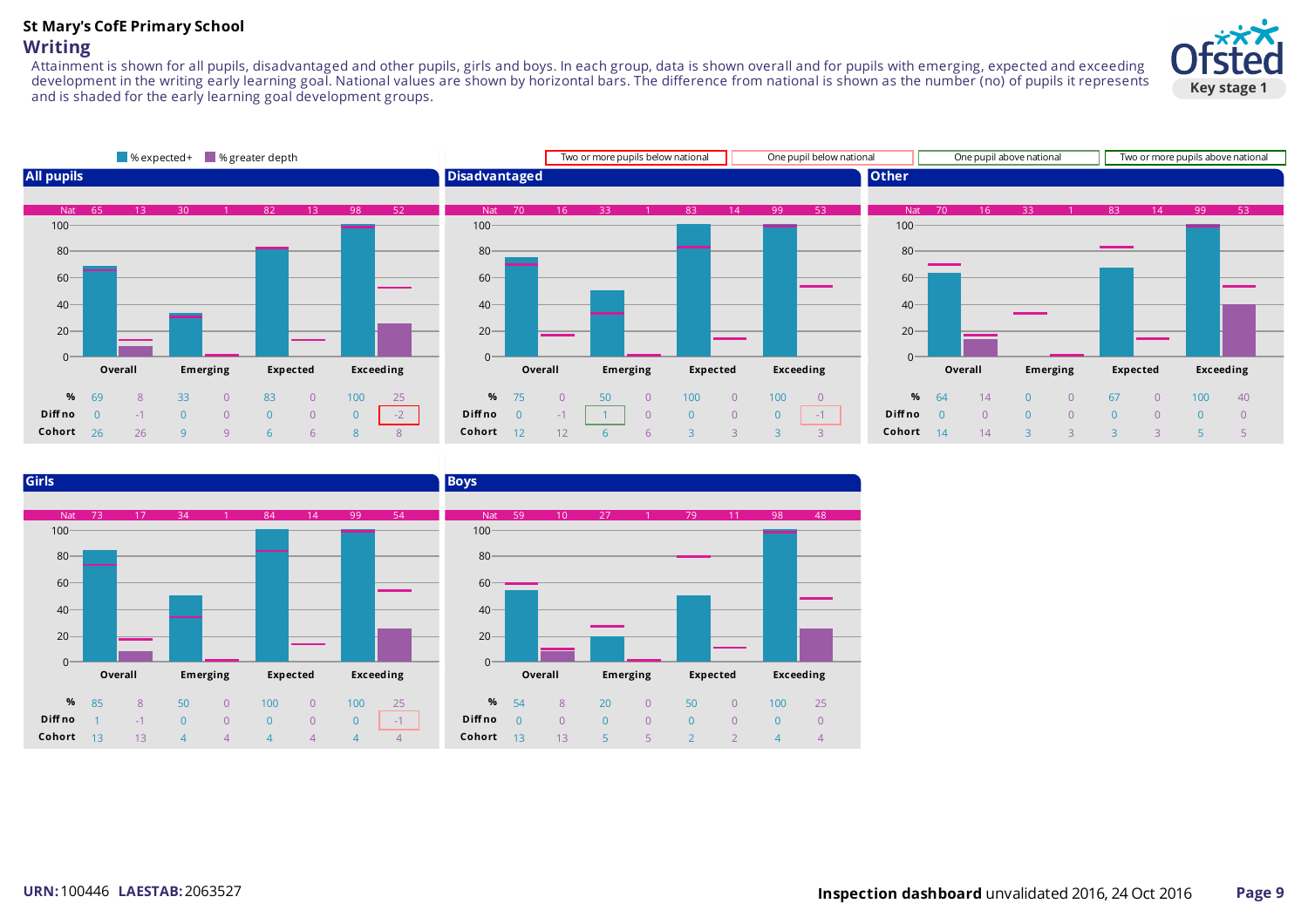#### **St Mary's CofE Primary School Mathematics**

Attainment is shown for all pupils, disadvantaged and other pupils, girls and boys. In each group, data is shown overall and for pupils with emerging, expected and exceeding development in the mathematics early learning goal. National values are shown by horizontal bars. The difference from national is shown as the number (no) of pupils it represents and is shaded for the early learning goal development groups.





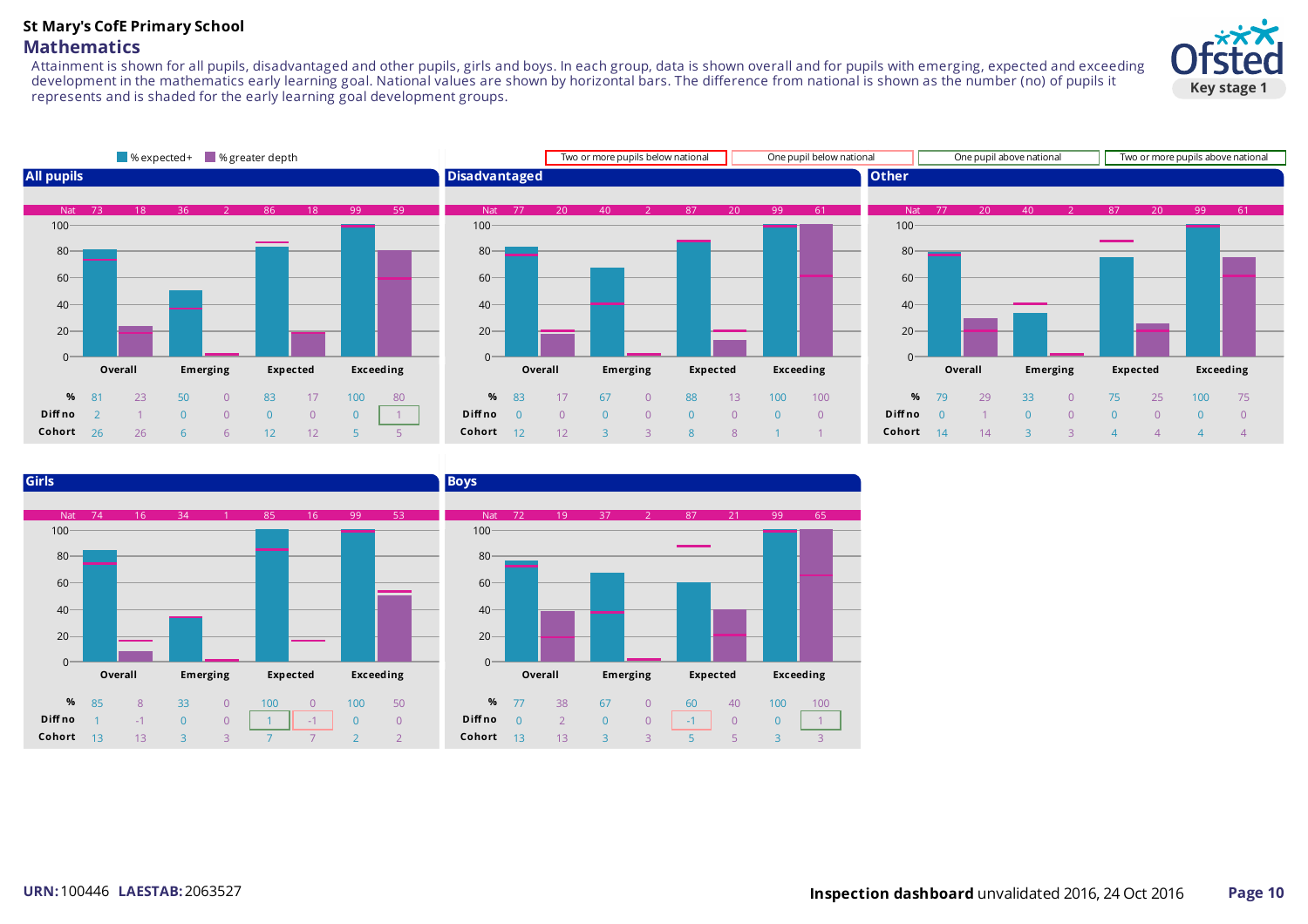#### **St Mary's CofE Primary School SEN groups and science**

Attainment in reading, writing and mathematics is shown for SEN groups. In each group, data is shown overall and for pupils with emerging, expected and exceeding development in the corresponding early learning goal. National figures for the no SEN group are shown by horizontal bars. In science, the percentage of pupils attaining the expected standard is shown for each group.





#### Science % expected

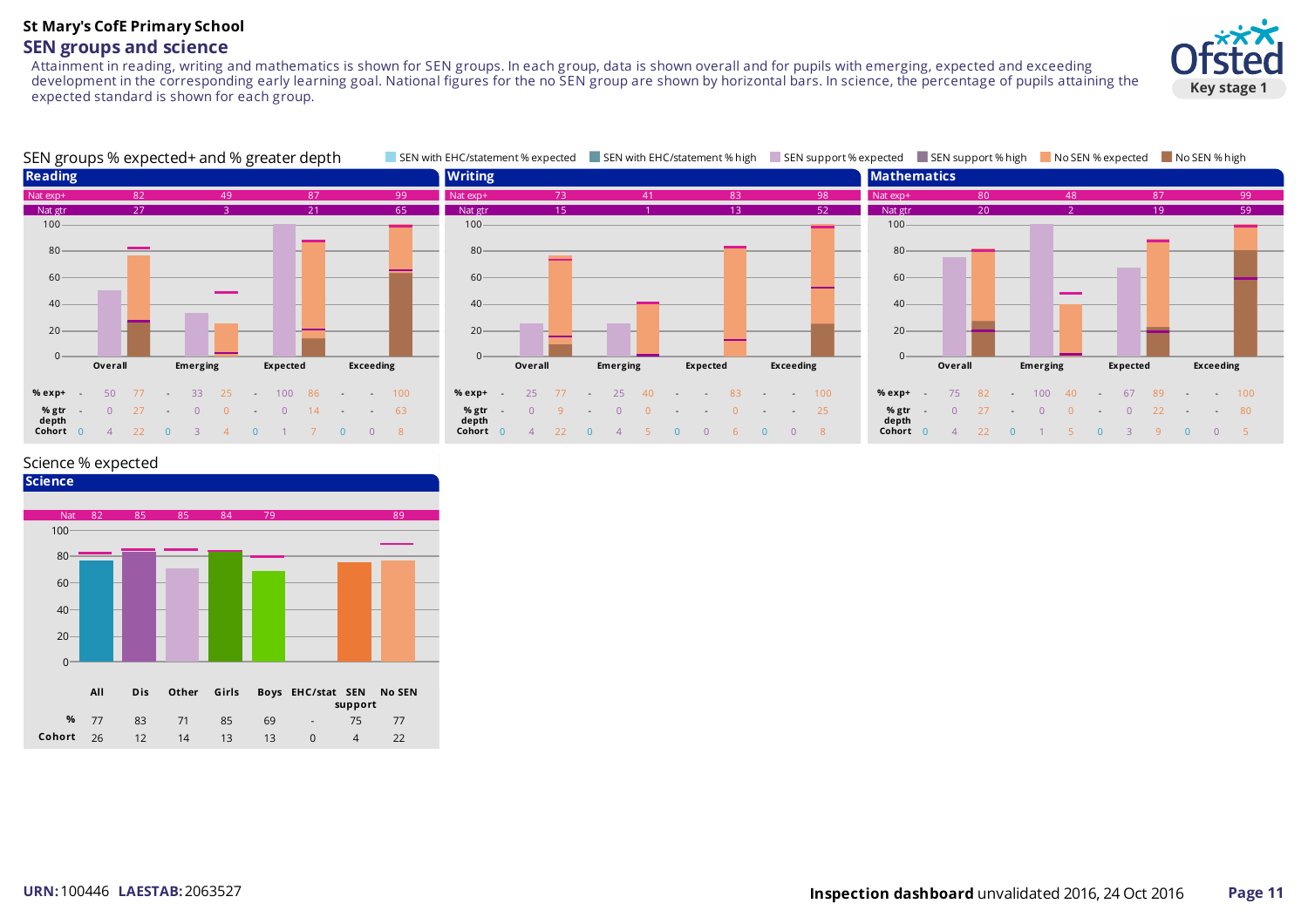## **St Mary's CofE Primary School Phonics**

Charts display combined figures for SEN with an EHC plan/statement and SEN support. The percentage of all Year 2 pupils who have met the expected standard is shown for and 2016.



#### Year 1% expected



#### By end of Year 2% expected

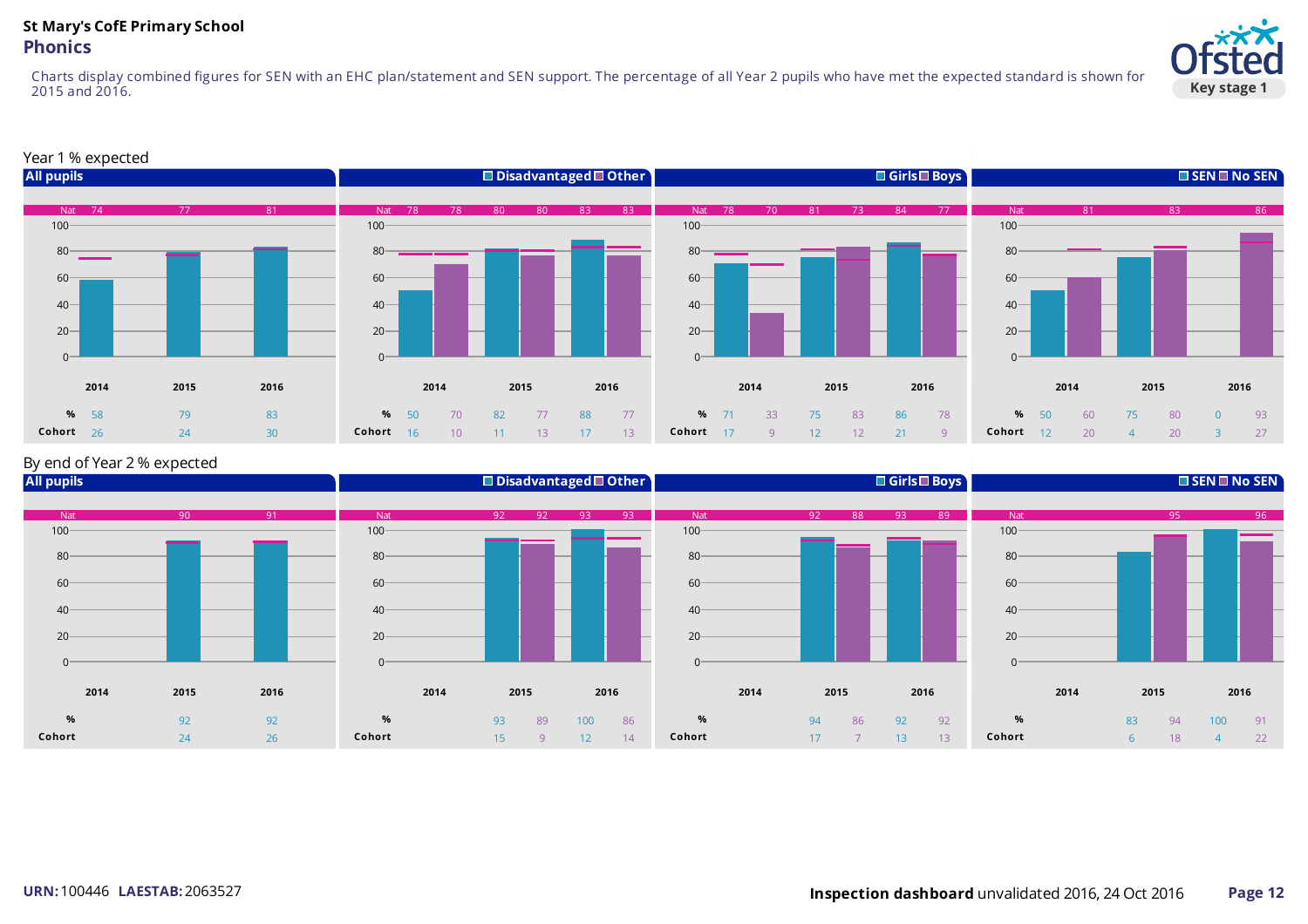#### **St Mary's CofE Primary School Early Years Foundation Stage Profile**

Charts show figures for FSM and non-FSM groups, as figures for the full disadvantaged group are not available. Charts display combined figures for SEN with an EHC plan/statement and SEN support. For mathematics, children are shown as achieving expected+ if they achieved at least expected in both of the mathematics early learning goals.



#### % good level of development



#### Mathematics % expected+

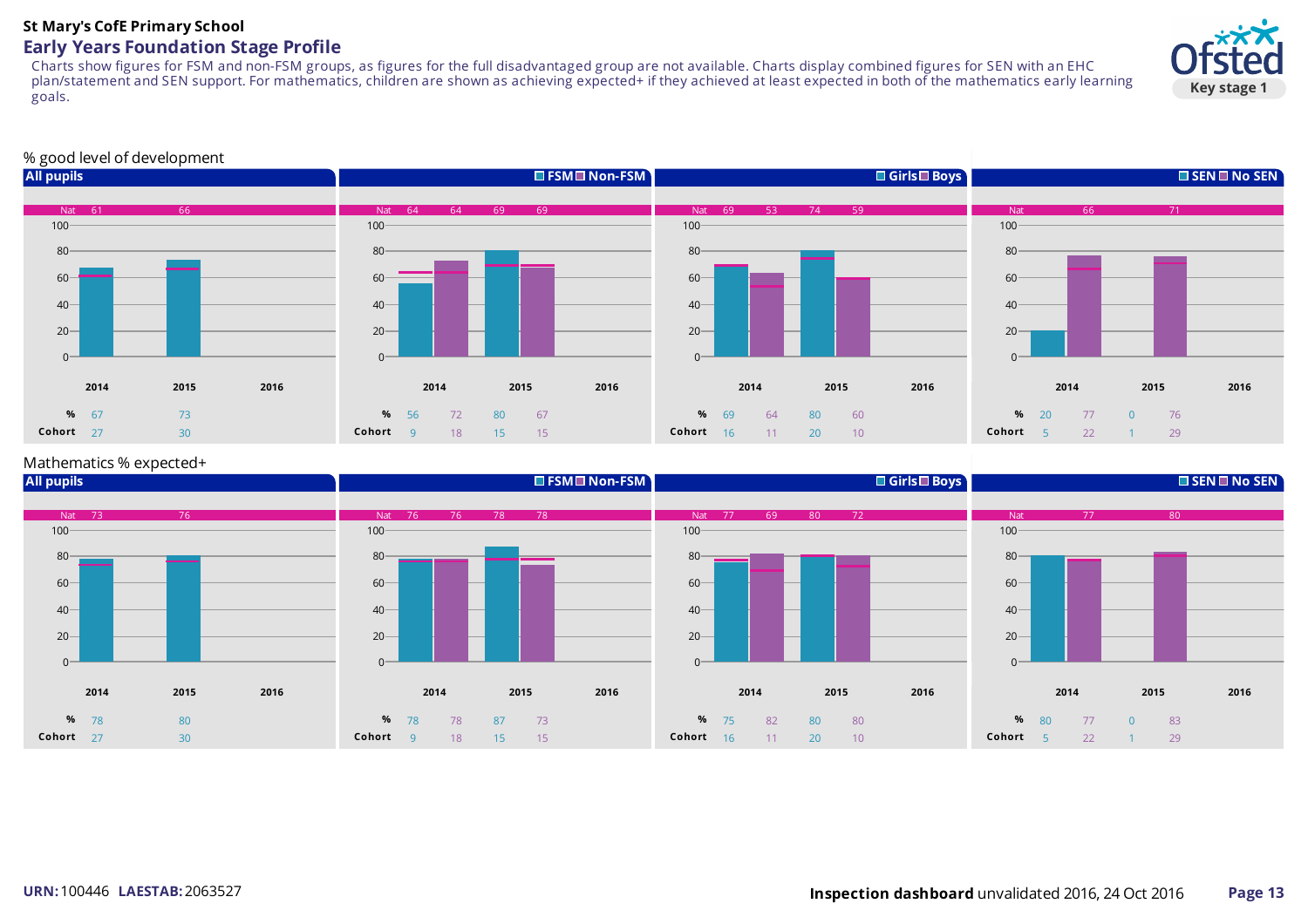## **St Mary's CofE Primary School Early Years Foundation Stage Profile**

Charts show figures for FSM and non-FSM groups, as figures for the full disadvantaged group are not available. Charts display combined figures for SEN with an EHC plan/statement and SEN support.



#### Reading % expected+



#### Writing % expected+

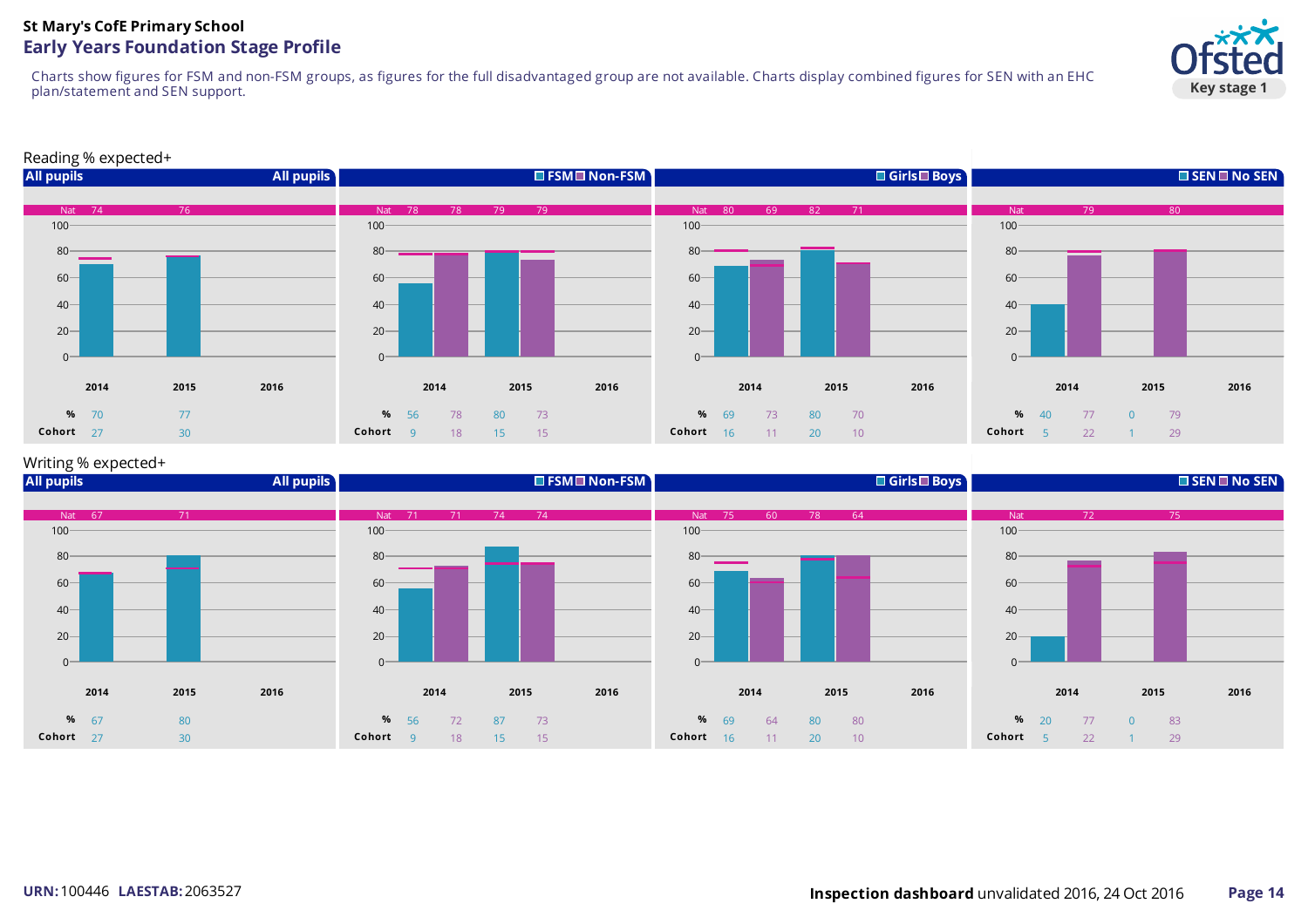# **St Mary's CofE Primary School**

### **Absence, exclusions**

On the absence chart, a line shows the highest 10% nationally to help identify groups with low attendance. Repeat exclusions show the percentage of pupils who were excluded more than once in the year. Exclusion data relate to earlier years than other data. The group 'No EHC/stat' represents pupils with special educational needs who have no education, health and care plan or statement.



## Absence

% of sessions missed

|                    | 2013 | 2014 | 2015 | highest 10% (nat) |
|--------------------|------|------|------|-------------------|
| Nat all pupils     | 4.8  | 3.9  | 4.0  | 5.24              |
| <b>All pupils</b>  | 6.2  | 5.4  | 4.9  |                   |
| <b>FSM</b>         | 7.1  | 6.1  | 5.7  |                   |
| <b>Non FSM</b>     | 3.9  | 3.5  | 3.1  |                   |
| <b>Boys</b>        | 6.2  | 5.6  | 4.4  |                   |
| <b>Girls</b>       | 6.3  | 5.2  | 5.2  |                   |
| <b>EHC/stat</b>    | 8.5  | 5.0  | 4.5  |                   |
| <b>No EHC/stat</b> | 8.8  | 10.2 | 6.3  |                   |
| <b>No SEN</b>      | 5.5  | 4.1  | 4.5  |                   |
|                    |      |      |      | national          |

# Persistent Absence

| % of pupils absent for 15% or more sessions |      |      |      |          |  |  |  |  |
|---------------------------------------------|------|------|------|----------|--|--|--|--|
|                                             |      |      |      |          |  |  |  |  |
|                                             | 2013 | 2014 | 2015 |          |  |  |  |  |
| Nat all pupils                              | 3.6  | 2.8  | 2.7  |          |  |  |  |  |
| <b>All pupils</b>                           | 9.3  | 7.3  | 5.7  |          |  |  |  |  |
| <b>FSM</b>                                  | 11.7 | 9.0  | 7.5  |          |  |  |  |  |
| <b>Non FSM</b>                              | 2.5  | 4.3  | 2.0  |          |  |  |  |  |
| <b>Boys</b>                                 | 6.8  | 6.8  | 4.4  |          |  |  |  |  |
| Girls                                       | 11.7 | 7.7  | 6.7  |          |  |  |  |  |
| <b>EHC/stat</b>                             | 0.0  | 0.0  | 0.0  |          |  |  |  |  |
| <b>No EHC/stat</b>                          | 16.1 | 21.2 | 6.1  |          |  |  |  |  |
| <b>No SEN</b>                               | 7.7  | 4.0  | 5.9  |          |  |  |  |  |
|                                             |      |      |      | national |  |  |  |  |

# Fixed term exclusions % and number of pupils excluded **Permanent exclusions** Permanent exclusions







# All pupils **In 2014, 0 pupils were permanently excluded (below the national %)** In comparison, **0** pupils were excluded in 2013 **0** pupils were excluded in 2012